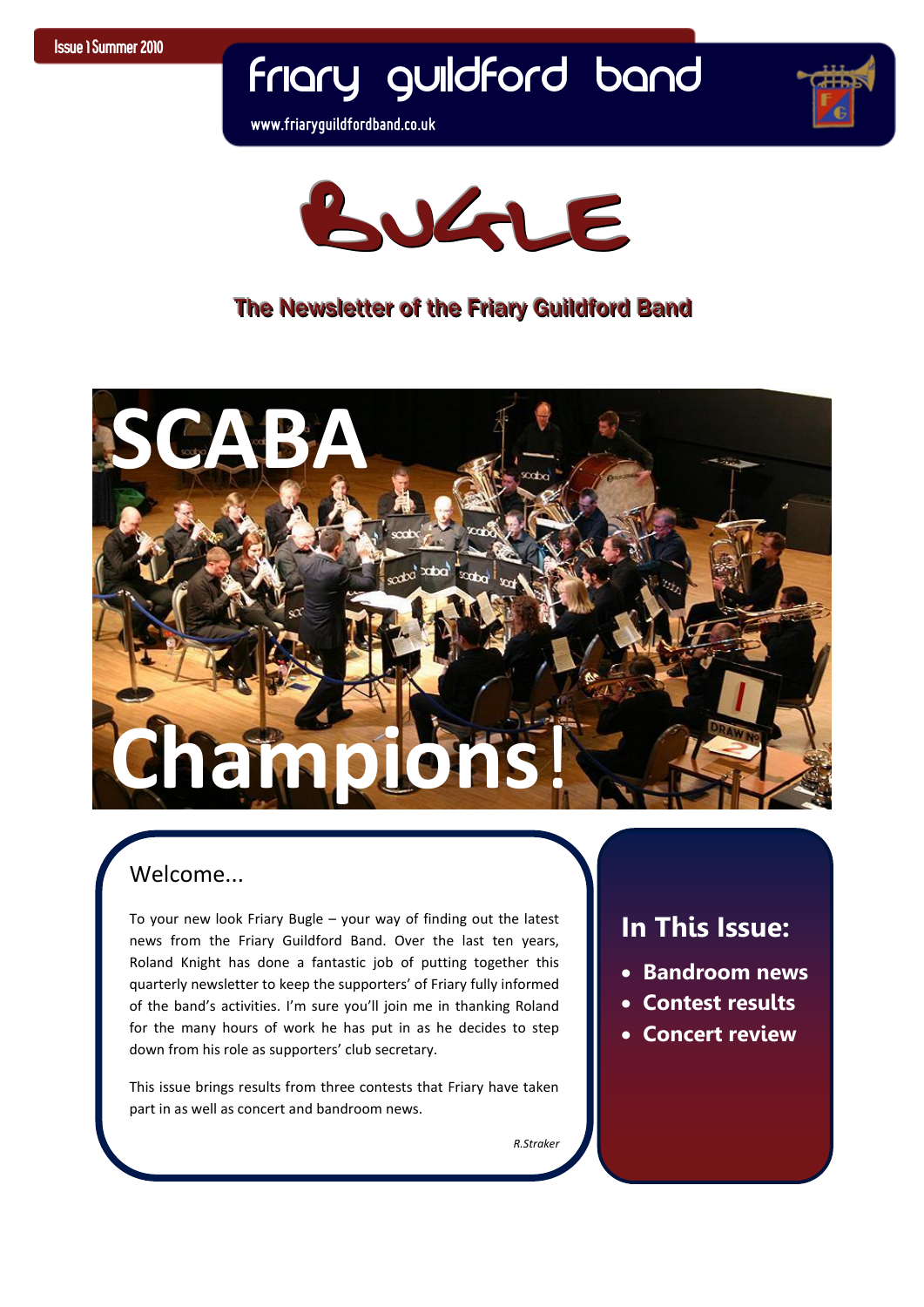### **Principal Trombone claims Bandsman of the Year award**



**Principal trombone Ian Stewart has been voted Friary's bandsman of the year at this year's AGM.** 

 the last twelve months having moved up from the second  stand-up solos including a lyrical rendition of 'My Funny  Mayor's charity concert in April. These performances combined The vote taken by band members was made in favour of the trombonist who has made a telling contribution to the band in trombone seat. Highlights of the year have been a number of Valentine' at the Wychavon entertainment contest last September and the contrasting 'Shout' which wowed the audience at the with Ian's strong leadership of his section made him a popular candidate for the award which he was delighted to receive.

## Young talent makes Friary return

After a series of auditions held during June, the euphonium vacancy has been filled by Chris Straker. Chris, who has played with Friary on a temporary basis before joins the band following two and a half years playing baritone with reigning World, European and British Open champions, Cory Band. He studied music at

Cardiff university, where he was tutored by euphonium virtuoso David Childs, and played for Mid Rhondda and BTM Bands before joining Cory. Prior to university, Chris was a member of the Hampshire County Youth Band and principal cornet of the North East Hampshire Area Schools Band, before switching to euphonium in 2004

Chris completes the brass lineup at Friary leaving only one vacancy for tuned percussion. His first Friary engagement was the lunchtime concert given at Westminster Abbey on the 7<sup>th</sup> July.



Chris with some of the trophies he won with Cory

## News in brief...

- Wateraid Charity Concert Earlier this year Friary played in a joint concert with Weybridge Male Voice Choir in aid of the charity which provides safe water and sanitation for the world"s poorest countries. The concert in the Holy Trinity Church in Guildford was a success and raised £700. For more details visit [www.wateraid.org.](http://www.wateraid.org/)
- □ AGM A new management team was voted in at the AGM in April. The posts are filled as follows:

| Chairman:            | <b>Tim Gregory</b>                      |
|----------------------|-----------------------------------------|
| Treasurer:           | <b>Jane Challiss</b>                    |
| Secretary:           | <b>Lauren Cave</b>                      |
| <b>Contest Sec.:</b> | Janatha Yarham                          |
|                      | <b>Supporters Sec.: Richard Straker</b> |
| <b>Minutes Sec.:</b> | <b>Duncan Ford</b>                      |
| <b>P.R.O:</b>        | <b>Tim Straker</b>                      |
| Librarian:           | <b>Phil German</b>                      |
| <b>Band Manager:</b> | Vacant                                  |
| <b>M.T Members:</b>  | Joan Barker                             |
|                      | <b>Chris Powell</b>                     |
|                      | <b>Alan Westwood</b>                    |

New chairman, Tim Gregory, thanked the outgoing M.T members for all their work and support during the last year.

▫ Bandmaster – The band has appointed a new bandmaster from within their ranks. Soprano cornet player Jon Hammond takes over from Andrew Porter who has recently departed Friary due to work commitments. Jon has been rehearsing the band for the National Finals covering for resident MD, Chris King, who is in Scotland with the Grenadier Guards preparing for the Edinburgh Tattoo.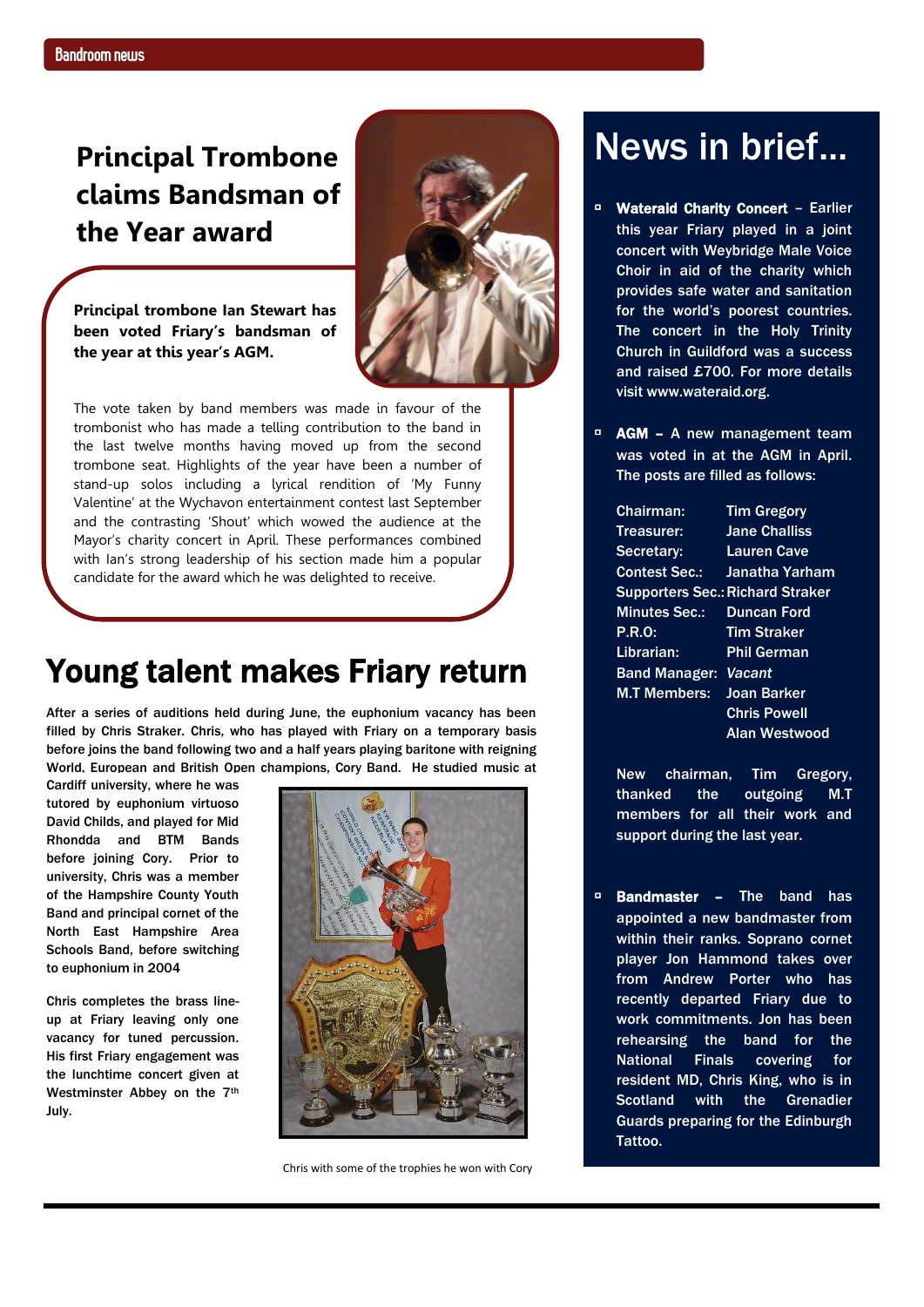# Success !

 edition of the Bugle. Since Friary have been busy on the contesting scene since the last winning the area contest in Stevenage back in March, the

band has been on the road supporting the local SCABA contests in Hove and Crawley as well as taking part in the Spring Festival up in Blackpool against national opposition. After hours of work put in by both band members and MD Chris King, it was essential to translate this into strong performances on the contest stage. Keep reading to see how the band got on!

## SCABA Spring **Contest**

Location: Hove Date: 18th April Section: Championship March: The President Test Piece: Le Roi D"ys Adjudicator: Stan Lippeatt Position: 1/1

The Band travelled to the SCABA Spring Contest with the knowledge that for the second year they would face no opposition as they were the only entrant in the top section. We therefore took the chance to give our Spring Festival test piece a run-out and get a critique from adjudicator Stan Lippeatt.

The contest requires both a march as well as an own choice test piece and our chosen march was "The President" (*German*) which received great comments from the adjudicator (see opposite).

Le Roi D"ys (*Lalo*) followed and with a fantastic contribution from Pete May on Euphonium playing a notoriously difficult solo mid-way through the piece, the band put in a fine performance which drew some good remarks.



*Pete May (Euphonium) receives the best instrumentalist award from adjudicator Stan Lippeatt*

|      | <b>Final Results (selected)</b> |                      |  |
|------|---------------------------------|----------------------|--|
| ۱∗   | Beaumaris                       | <b>Wales</b>         |  |
| $2*$ | Zone One Brass                  | <b>London&amp;SC</b> |  |
| 3*   | <b>Blackburn&amp; Darwin</b>    | <b>North West</b>    |  |
| 4*   | <b>Friary Guildford</b>         | <b>London&amp;SC</b> |  |
| ↓    |                                 | ↓                    |  |
| 12   | <b>Wantage Silver</b>           | <b>London&amp;SC</b> |  |
| ↓    |                                 |                      |  |
| 20   | Knottingly Silver               | Yorkshire            |  |

 $*$  Indicates promotion to Senior Cup



#### *Adjudicator's Comments:*

#### *The President:*

*Fine big sound. Good dynamic contrasts, all technical parts are fine. Good sop. work noted. Just the odd spot of overblowing. A well played march*

#### *Le Roi D'ys*

*"Untidy first entry. Cornet plays well. Flugel soloist plays well with a good sound. Good build to Allegro, fine band sounds. Allegro: great tempo and all technical parts are well played. Good sop. work noted thus far.* 

*Andatino: Euph. soloist plays well. Eb bass (yes pp) but a shade too soft for good balance. Bravo Euph.. Good ending to a fine playing of the Solo. Good build to P. just the odd blip.* 

*Great build to Presto. Presto: Band & perc. not always in sync. but yes good technical playing. 8/9 bars from the end were quite untidy, then back on track. A good performance with lots to offer. Bravo Flug, Euph & MD!*

## Spring Festival

Location: Blackpool Date: 15th May Section: Senior Trophy Position: 4/20

Test Piece: Le Roi D"ys (Set) Adjudicators: Robert Childs/ Richard Marshall

The successful run-out of the set test piece at the SCABA Spring contest a month earlier meant that Friary travelled up the M6 to Blackpool with cautious confidence that they could pull out their best result at this contest since they were invited four years ago. There were a couple of changes to the player ranks most notably the inclusion of former player Andrew Porter on principal euphonium replacing Pete May who was unable to play due to work commitments.

The draw for once was in Friary"s favour, playing last in a strong field of championship and first section bands. Sure enough, Friary put in a great performance in the the highly decorative surroundings of the Spanish Hall within the Winter Gardens to round off the contesting day. All the soloists played exceptionally well and as the band congregated in the Ballroom to hear the results, there was nervous optimism. All the hard work was rewarded with a fantastic fourth place which means that next year, Friary will be competing in the next tier of the Festival, the Senior Cup alongside their fellow London & Southern counties band Zone One Brass who came second.

The comments from the adjudicator's were impressive with Robert Childs summing up with "*Bravo, a super show*" and Richard Marshall commenting "*A strong performance from a strong band*"

Special thanks must go to the players who helped the band out for this contest; Andrew Porter (euphonium), David Cooper (soprano), Steve Kowalenko (cornet), Gary Hopkins (E flat bass) and Matt Ruel (percussion).

Images: Top - Chris King eyes up another trophy at Hove, Middle – Janatha Yarham picks up the fourth prize award from Richard Marshall in Blackpool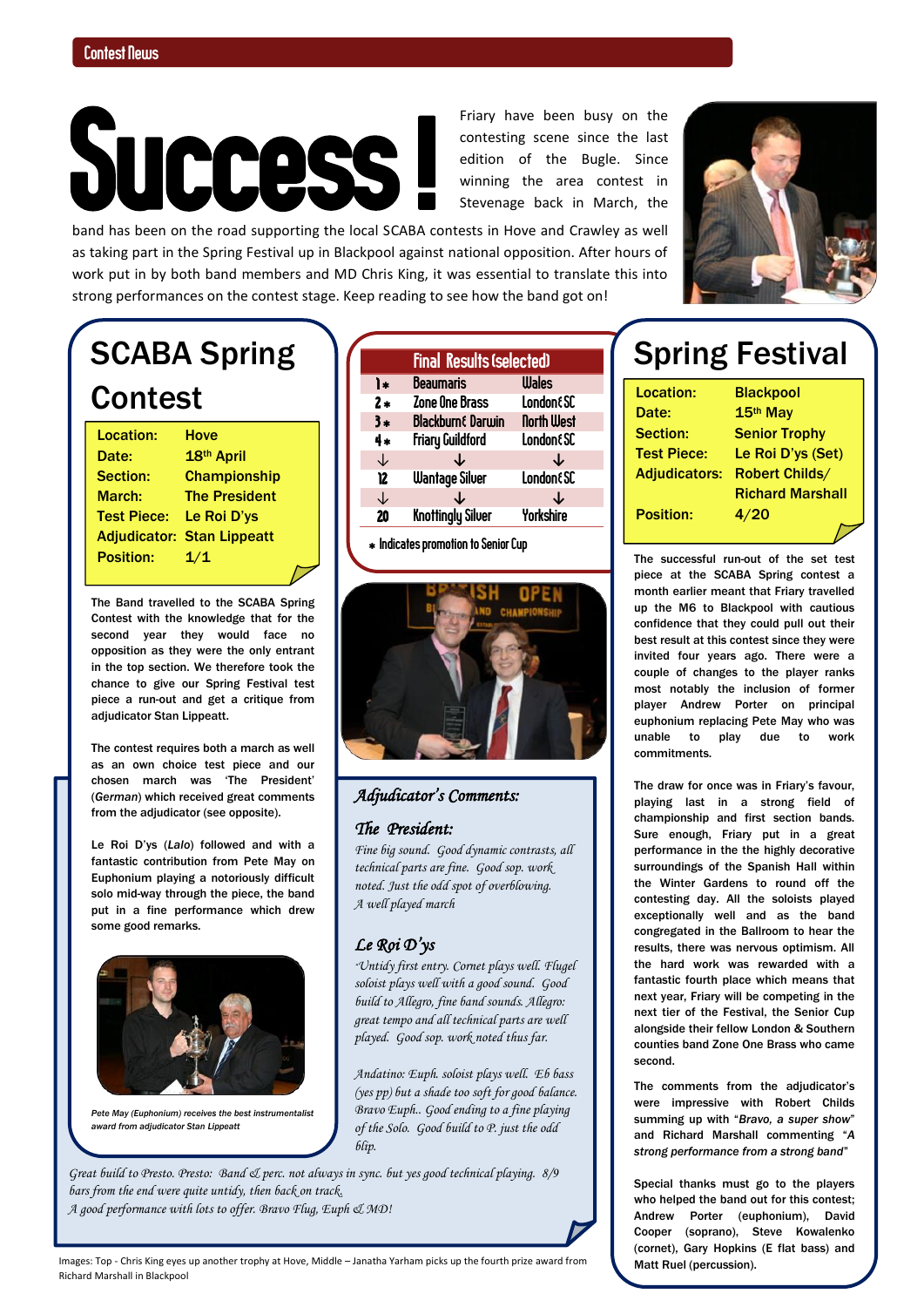I

## **SCABA** Entertainment Contest

**Programme: (see below)** Location: Crawley Date: 16<sup>th</sup> May Section: 'A' Section Adjudicator: Roy Sparkes Position: 1/8

After a long journey back from Blackpool, the band arrived at the SCABA entertainment contest in tired but determined mood to defend the title they won last year. There was a strong line-up of eight bands all of which played competitive and challenging programmes. Friary opened with a special arrangement from MD Chris



King of '76 trombones'. This was played as the band marched onto stage in their distinctive white jackets. Another of Chris' arrangements followed, this time a soprano cornet solo 'Lament' from Karl Jenkins' "Stabat Matar" played beautifully by the band"s talented soprano cornet player Jon Hammond. The Latin inspired 'Valero' followed complete with choreography. The programme finished off with the final hymn from "The Firebird" (Stravinsky) and an encore of the last

movement of Phillip Sparke"s 'Year of the Dragon'. Adjudicator Roy Sparkes commented "I engaged with the programme very much - thank you'. With marks of 57/60 for music, 28/30 for content and 9/10 for deportment, Friary ended up clear winners by 5 points from the second placed band Regent Brass. Special thanks go to Geoff Clarke (percussion), Steve Kowalenko (cornet), Andrew Porter (euphonium) and Martin Whybrow (E flat bass) for helping the band out at this contest.

## Harrogate here we come!

As a result of winning the London & Southern Counties Area First Section Regional Championships, held at Stevenage in March 2010, Friary Guildford Band will be taking part in the National Championship Finals, to be held at The Harrogate International Centre over the weekend of 25<sup>th</sup> & 26<sup>th</sup> September.

The Band will compete against other top First Section bands from across the UK, playing the test piece 'Diversions on a Bass Theme' by George Lloyd. This work was initially commissioned with funds provided by the Bass Brewers for the 1986 Mineworkers" National Brass Band contest. It has subsequently been used as a top section set work for the Regional Championships in 1987 and as the British Open set work in 1998.

The Band receives no external funding. Whilst the Band receives payment for most concerts and other events which help, as do subscriptions and donations from supporters, players fund the majority of running costs, such as rehearsal venue hire and conductor"s fees. The cost of travel, accommodation and subsistence for the National Championship Finals has to be covered by the players.

Crawley full results as follows:

|                                                                             | <b>Position</b> | Band                    | <b>Points</b> |  |  |
|-----------------------------------------------------------------------------|-----------------|-------------------------|---------------|--|--|
|                                                                             | 1               | <b>Friary Guildford</b> | 94            |  |  |
|                                                                             | $\overline{2}$  | <b>Regent Brass</b>     | 89            |  |  |
|                                                                             | 3               | <b>Chichester City</b>  | 88            |  |  |
|                                                                             | 4               | Tilbury                 | 87            |  |  |
|                                                                             | 5               | <b>Sandhurst Silver</b> | 86            |  |  |
|                                                                             | 6               | <b>Soham Comrades</b>   | 86*           |  |  |
|                                                                             | 7               | East London Brass       | 83            |  |  |
|                                                                             | 8               | Ocean Brass             | 78            |  |  |
| Kevin Barker (Flugel - Sandhurst)<br><b>Best Soloist:</b>                   |                 |                         |               |  |  |
| <b>Best March:</b><br><b>Regent Brass</b>                                   |                 |                         |               |  |  |
| *In the event of a tie, the highest music mark<br>counts as the tie-breaker |                 |                         |               |  |  |

If you have enjoyed our playing, or would just like to help support our brass band heritage, the Band would greatly appreciate any financial assistance. And of course, if you would like to support the Band at the Championship Finals, why not enjoy a weekend away in the spa town of Harrogate and take in the music as well as the water!